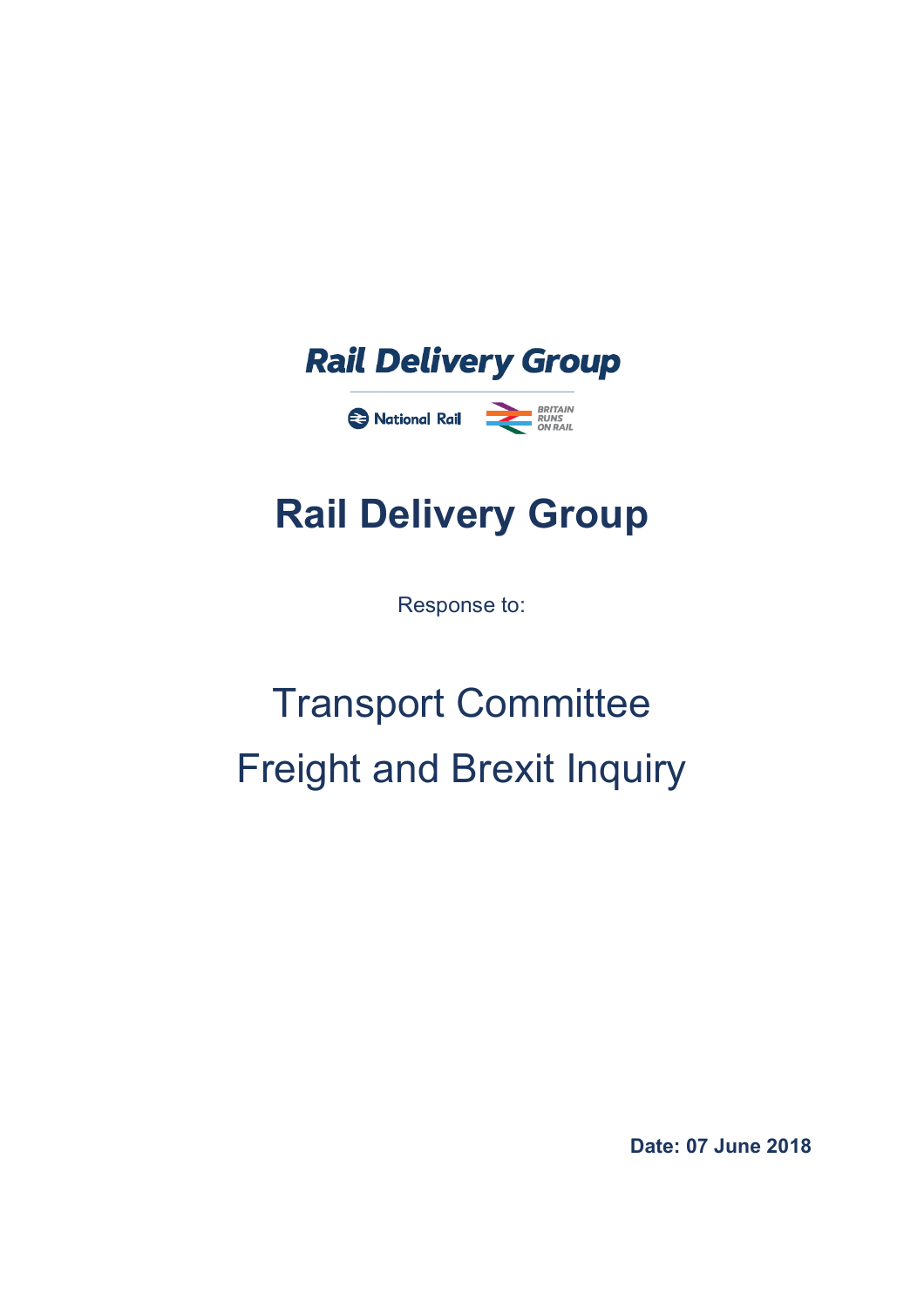#### **Rail Delivery Group response to:**

#### **Transport Committee**

#### **Freight and Brexit Inquiry**

**Organisation**: Rail Delivery Group

**Address**: 200 Aldersgate Street, London EC1A 4HD

**Type**: Business representative organisation

The Rail Delivery Group (RDG) brings together passenger train operators, freight train operators, as well as Network Rail. Together with the rail supply chain, the rail industry, a partnership of the public and private sectors, is working with a plan *In Partnership for Britain's Prosperity* to change, improve and secure prosperity in Britain now and in the future.

The RDG provides services to enable its members to succeed in transforming and delivering a successful railway to the benefit of customers, the taxpayer and the UK economy. In addition, the RDG provides support and gives a voice to passenger and freight operators, as well as delivering important national ticketing, information and reservation services for passengers and staff.

Our railway is the backbone of the British economy. It employs around 240,000 people, moves 4.5 million people around Britain each day, and 86 million tonnes of freight each year. It spreads wealth to every part of the country. As a sector that imports and exports both goods and services, moves people across borders, and possesses mainland Britain's only physical link to the Continent, getting Brexit right for the rail industry will also be a barometer for whether the overall deal will enable Britain to prosper in the decades ahead.

#### **For enquiries regarding this consultation response, please contact:**

**Laura Wright Head of International Policy** laura.wright@raildeliverygroup.com

Rail Delivery Group 2nd Floor 200 Aldersgate Street London EC1A 4HD

https://www.raildeliverygroup.com/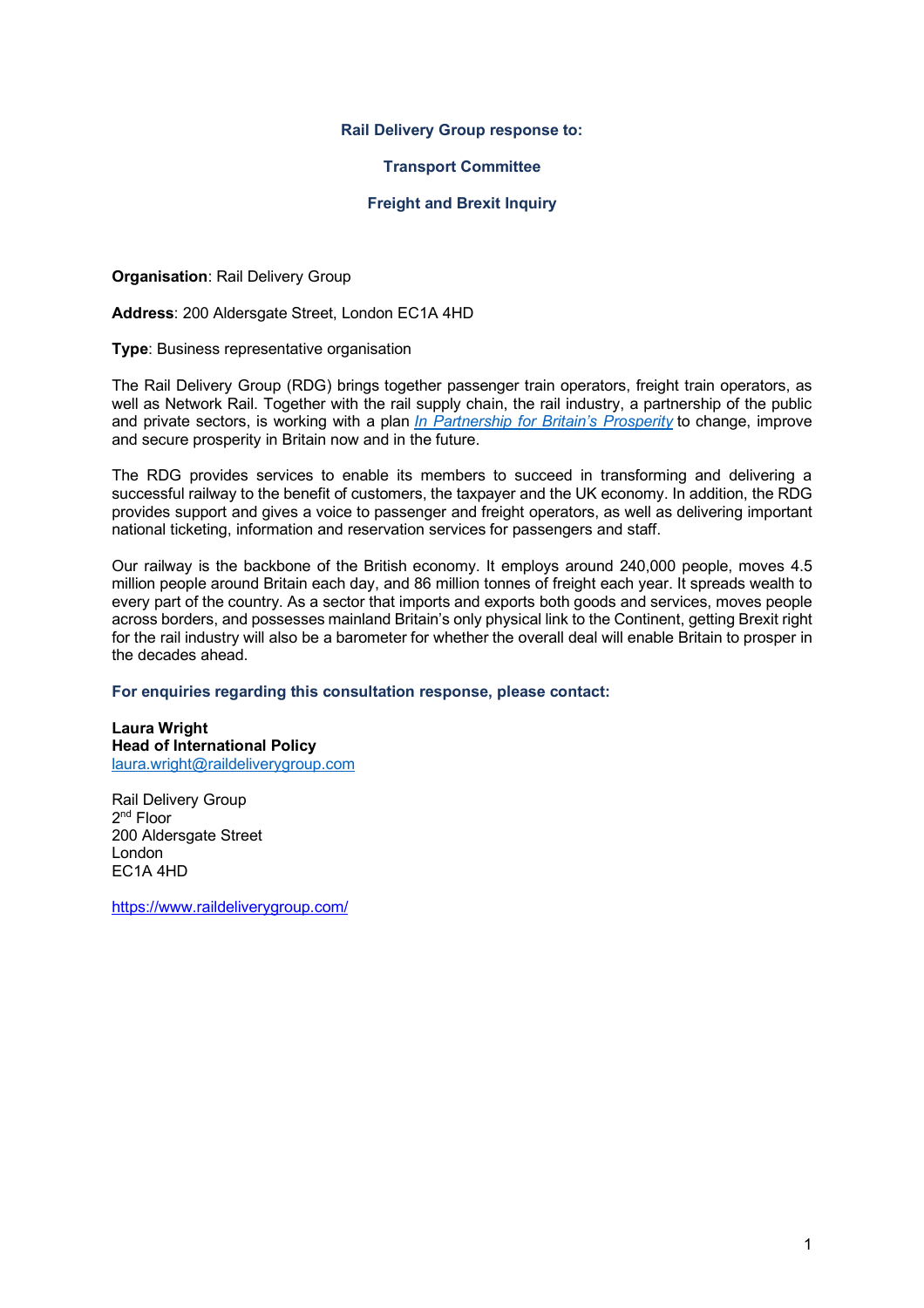# **1 Summary of Response**

The RDG welcomes the opportunity to respond to the Transport Committee's Freight and Brexit inquiry. Our response has been developed in consultation with our members and reflects the detailed policy work we have undertaken in preparation for Britain's exit from the European Union (EU) including our key policy asks.

We have structured our response into five sections: a summary of rail freight and Brexit in the introduction in section 2; consideration of the impact of Brexit on international rail freight including the Channel Tunnel and ports traffic in section 3; an assessment of Brexit implications on domestic rail freight in section 4; and our conclusion in section 5. Throughout our response, we set out the scale of the challenge and what we consider to be the main legal, regulatory, infrastructure and operational requirements for the sector.

# **2 Introduction to rail freight**

The rail freight sector makes a significant contribution to the UK economy. There are five main freight operating companies – DB Cargo, Freightliner, GB Railfreight (GBRf), Colas Rail and Direct Rail Services (DRS) – with four smaller operators: Victa Railfreight, Mendip Rail, Devon and Cornwall Railways, and Rail Operations Group. Each year, rail freight operators transport over £30 billion worth of products including high-end goods, aggregates, construction materials, nuclear waste and oil<sup>1</sup>.

Rail freight has a crucial role to play in Britain's post-Brexit economy, supporting key Government policies including Industrial Strategy, housing and decarbonisation. The productivity and efficiency benefits delivered by rail freight help British businesses remain competitive. In 2016 freight operators delivered £1.7bn in economics benefits for the UK economy, more than 87% of which were delivered outside of London and the South East<sup>2</sup>, supporting regional economies. Rail freight is well-positioned to help deliver national infrastructure projects and tackle the UK's housing crisis, in a sustainable way. One freight train carries enough material to build 30 houses<sup>3</sup> and 40% of construction materials in London are delivered by rail<sup>4</sup>.

The negative impacts of freight distribution on the country's roads and health are mitigated when goods are transported by rail rather than by road. For example, rail freight produces 76% less CO<sub>2</sub> than HGVs and each freight train removes up to 76 lorries from our roads, resulting in 1.6 billion fewer HGV kilometres every year.<sup>5</sup>

The EU Single Market has enabled British and European railway operating and manufacturing companies to set up complex supply chains and services that enhance competitiveness, growth and employment in both economies. With much at stake, freight and passenger operating companies and the rail supply chain are anticipating with interest the final outcome of the negotiations between the UK and the EU27.

Significant legislation regarding international and domestic rail travel originates from the EU. Successive 'Railway Packages' and the creation of the Single European Railway Area have liberalised rail traffic within the EU. This has created opportunities for British businesses to operate railway services on the continent and vice-versa. Aside from these important industry-specific frameworks, there are also EU regulations regarding environmental impact, safety and security standards and rights for employees (so-called horizontal legislation).

l

<sup>1</sup> *Freight Britain: Continuity and Certainty for Rail Freight*, RDG, 2015.

<sup>2</sup> KPMG Analysis, January 2018.

<sup>&</sup>lt;sup>3</sup> Network Rail.

<sup>4</sup> Mineral Products Association.

<sup>5</sup> *Freight Britain*, RDG, 2015.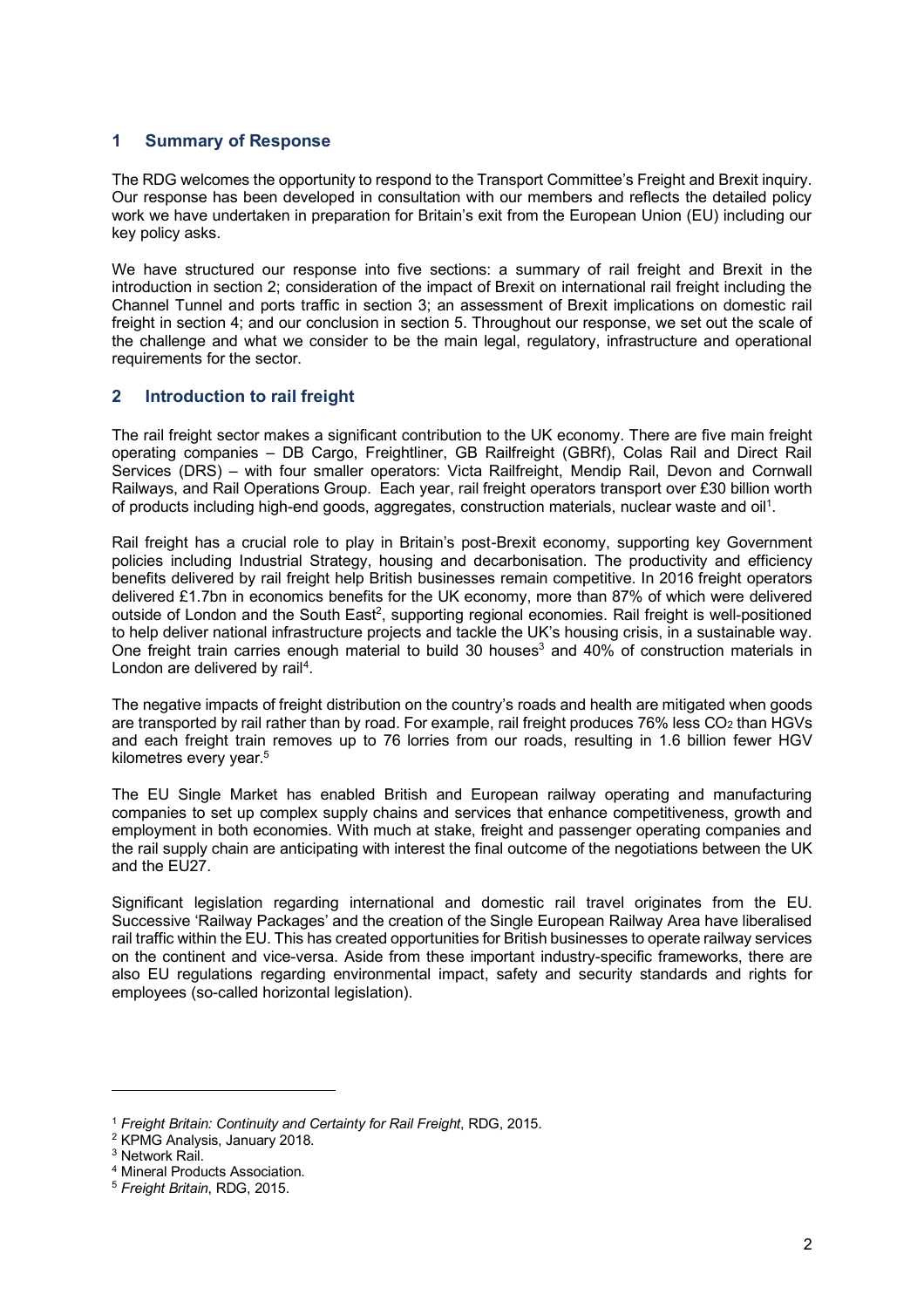RDG has undertaken a detailed analysis of Brexit across passenger and freight and infrastructure management issues. We have distilled this into four high-level policy asks:

- 1. **Smooth cross border transport:** Passenger and freight train operators need to access rail infrastructure without undue cost, delay or operational boundaries.
- 2. **Reciprocal market access:** The rail industry needs an agreement which allows reciprocal market access to both EU and UK railway companies and their owning groups without complications.
- 3. **Access to EU skills:** The industry relies on continued access to skilled workers to continue operating and upgrading the railway, to support economic growth. Government and the industry should work together to ensure the industry can have access to a sufficient number of skilled workers either trained domestically or from the EU.
- 4. **Clear application of railway standards: Ideally,** the sector would have continued influence in the design of European standards and, where in the interests of efficiency/safety, continued application of EU standards.

In March 2018, RDG welcomed the agreement of an implementation or transition period in principle. This is because all the risk mitigation measures arising from Brexit require time to either put in place procedurally or build infrastructure to mitigate operational risks. The least favourable outcome for business would be a no-deal "cliff edge" Brexit. The rail industry wants to avoid this and will continue to cooperate with Government to find suitable outcomes and secure transitional arrangements. RDG is hopeful that with the continued excellent collaboration with DfT and DExEU many of the issues raised in this submission can be resolved.

# **3 International rail freight**

# **3.1 Channel Tunnel (intermodal)**

# **3.1.1 Scale of the challenge**

Rail freight services commenced operation through the Channel Tunnel in 1994 as a collaborative effort between British Rail (Railfreight Distribution division) and SNCF Fret. Since the commercial opening, the tonnage of freight carried by rail through the Tunnel steadily increased from just below 0.5 million tonnes in 1994 to a peak of 3.14 million tonnes in 1998.<sup>6</sup> During this time over 40 trains per day were using the route.<sup>7</sup>

Since the traffic peak, cross-Channel rail freight traffic has faced a number of issues which have had a negative impact on the volume of traffic. A combination of issues including security concerns initially raised by the migrant crisis and major strikes by railway staff in France created a decline in users of the route. However, with renewed efforts by the parties involved, there are signs that traffic is returning to the route, with new paths secured by rail freight operators in 2018. There is potential to increase this traffic, moving freight onto rail from other modes with the associated environmental and social benefits.

In 2017 1.22 million tonnes of freight were moved by 2,012 trains, predominantly as import flows into the UK reflecting the balance of trade between the UK and the EU.<sup>8</sup> Rail freight traffic represents 6% of the total freight tonnage conveyed through the Channel Tunnel.<sup>9</sup>

l

 $6$  Analysis by SNC Lavalin.<br><sup>7</sup> Ibid.

<sup>8</sup> Ibid.

<sup>9</sup> Ibid.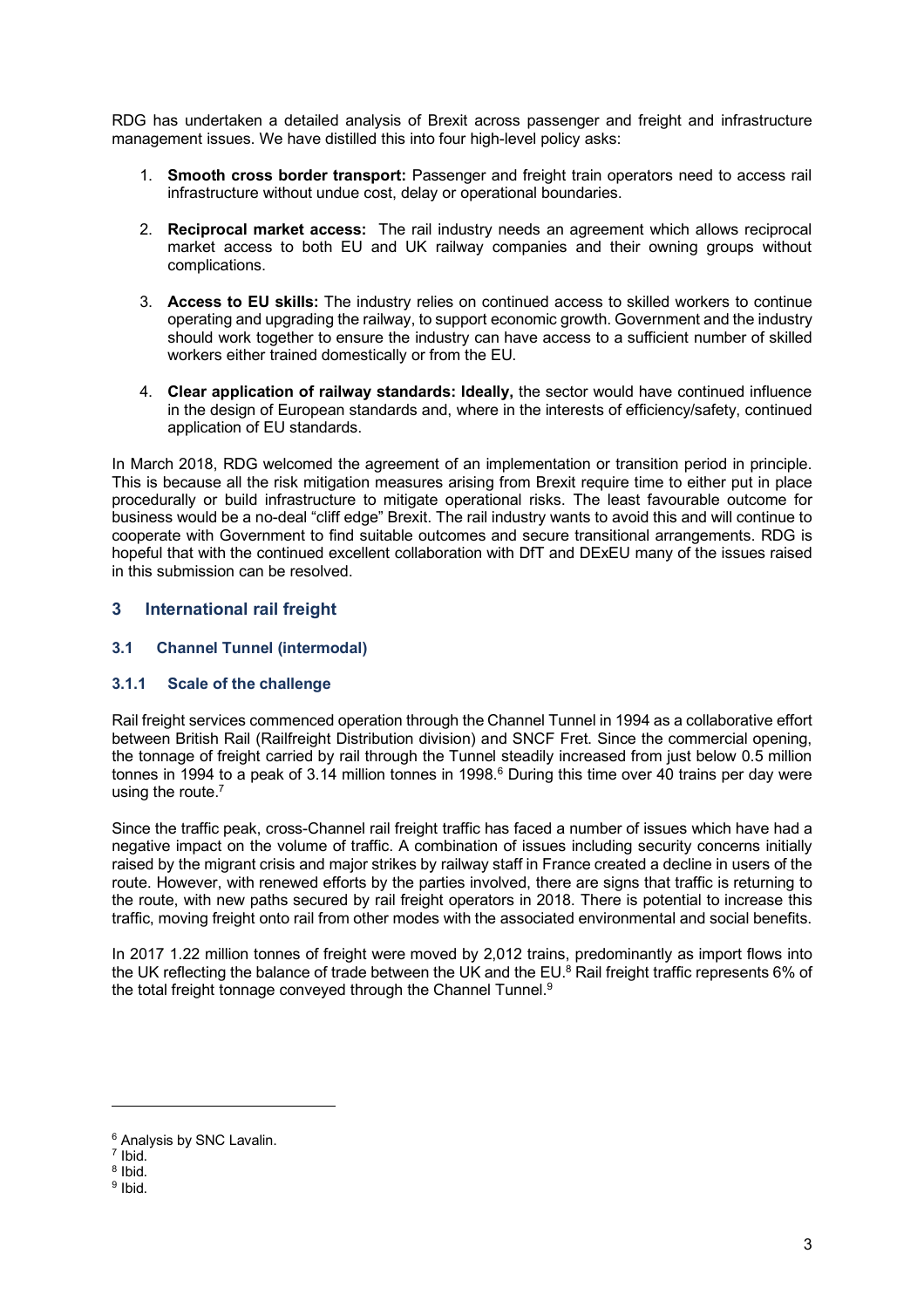Currently two freight Railway Undertakings (RUs), DB Cargo and GBRf, are licensed and hold Safety Certification to operate through the Channel Tunnel. These companies are the only ones in the UK and France that operate the Channel Tunnel compatible Class 92 locomotives.

In the UK, DB Cargo and GBRf are the main operators of services to and from Dollands Moor and through the Channel Tunnel to France. Rail Operations Group and Colas also operate occasional trains to/from Dollands Moor for onward movement through the Tunnel. In France, services to and from Calais Fréthun may be provided by Euro Cargo Rail, SNCF Logistics or LINEAS (B-Cargo).

**In order to not only preserve the existing freight flows but also grow the market, regulatory and infrastructure modifications will have to be made. It should also be noted that provisions will not only have to be made in the UK but also in France as any delay or issues on mainland Europe will create knock-on impacts for the GB rail network.** 

# **3.1.2 Legal or regulatory requirements**

Two examples of legal or regulatory requirements for smooth cross border transport post-Brexit are outlined below.

# **Train driver licences**

The Train Driving Licences and Certificates Regulations 2010 implementing 2007/59/EC facilitate the mobility of EU train drivers by specifying common conditions and procedures for certification on rolling stock. These regulations provide assurance for international freight train drivers that they are authorised to operate in the EU.

**In order to maintain smooth cross border transport for freight there must be mutual recognition of these licences between the EU and UK.** Without this, train drivers will have to carry two licenses. This will incur additional costs.

#### **Operational licences**

The Railway (Licensing of Railway Undertakings) Regulations 2005, implementing 2004/49/EC require most freight operators to hold an appropriate European licence – in freight's case, this is a European freight licence issued by the ORR. Post-Brexit there would be a need for mutual recognition of licences in order to operate between countries in an efficient and cost-effective manner.

**As with the train driver licensing issue, mutual recognition of licenses is the most elegant solution, minimising costs and delay.** 

#### **3.1.3 Infrastructure or operational requirements**

#### **Interoperability**

In order for a train to run across the border between the UK and France, and indeed beyond, both the rolling stock and the infrastructure must be interoperable. This means that certain basic standards must be respected so that the train can travel seamlessly. This is usually achieved by the application of technical specifications for interoperability, or TSIs.

These are explained in more detail below including the GB industry position on their application both to domestic and international routes and how the UK can go about influencing them. **Any international routes, including where necessary beyond the Channel Tunnel, and rolling stock that crosses borders must be interoperable otherwise international rail freight would be very challenging.**

# **3.1.4 Customs**

Whilst customs do not form the substantive element of this inquiry, RDG has noted some high-level points insofar as they pertain to impacts on the domestic network.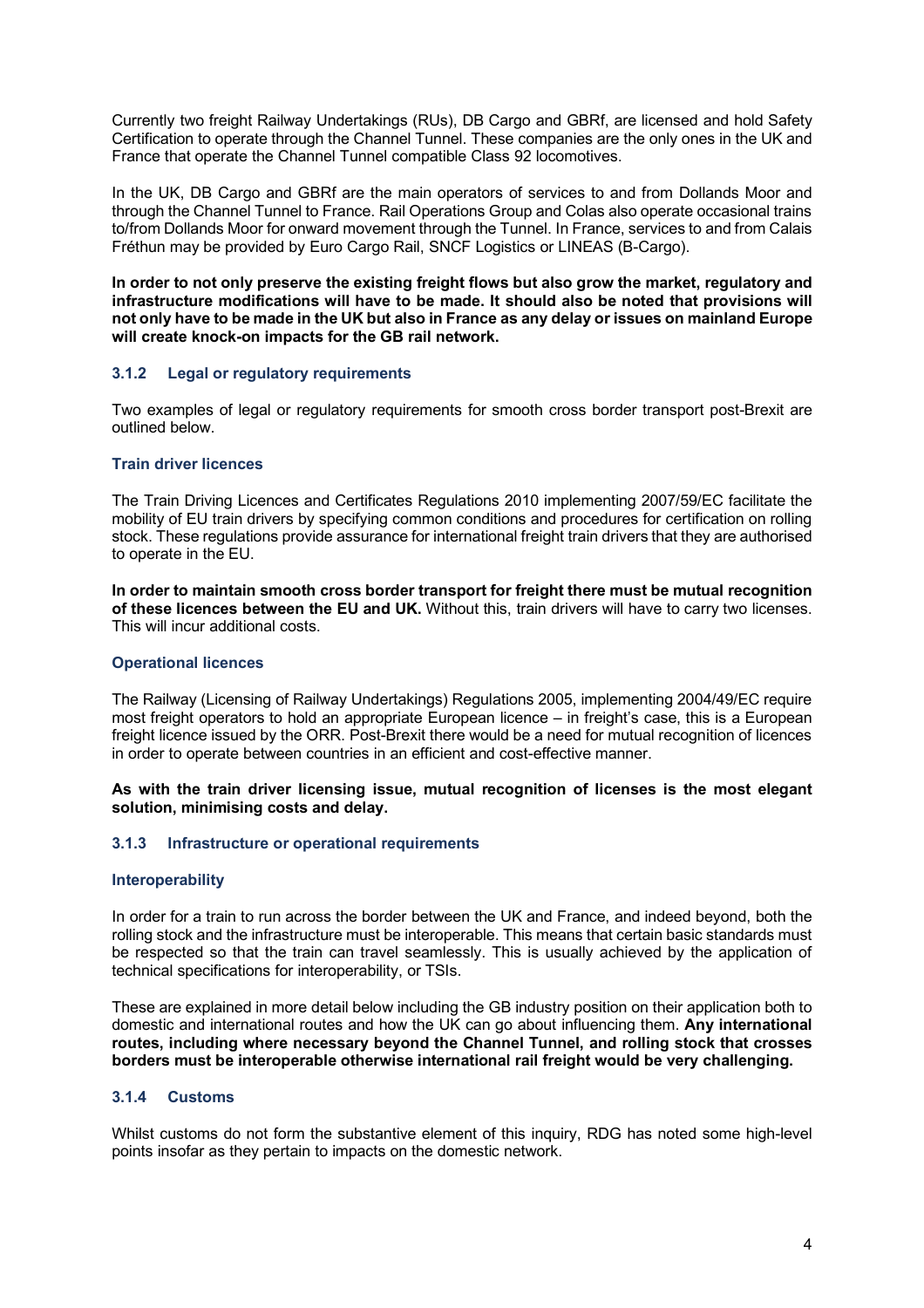In order to ensure that all categories of traffic using the Channel Tunnel were able to exploit the journey time benefits the 'Fixed Link' would provide, special arrangements were incorporated for border control issues from the outset to be as seamless as possible.

The implementation of the Channel Tunnel project commenced in 1986 with the signing of the Treaty of Canterbury between the UK and French Governments. As a Treaty, the agreement survives Brexit. The Treaty envisaged 'juxtaposed' frontier controls, with only controls on entry into the system for both Eurostar passengers and Le Shuttle (freight and passenger) users. Due to space and capacity constraints, neither Dollands Moor or Fréthun were intended as customs clearance points.

**RDG is calling for greater clarity on customs controls and for the Government to implement a risk-based approach using modern digital processes in order to mitigate risks imported by Brexit.** However, the industry is also taking action to investigate the possibility of 'inland customs clearance facilities' in order to move potential congestion away from the border. RDG will work closely with DfT to implement appropriate solutions.

# **3.2 'International' rail freight via ports**

# **3.2.1 Scale of the challenge**

l

One in four containers arriving at British ports makes its onward journey by rail<sup>10</sup>. There are 24 rail facilities linking to ports in Great Britain.

# **3.2.2 Infrastructure requirements**

The rail freight sector is concerned at ports' ability to cope with any new legal or regulatory regimes that increase the dwell times at port rail terminals. Additional infrastructure may be required to manage trains in depots for longer periods or to store goods if there are not smooth and expedient customs and border measures in place. On a network that is the second most intensively used in Europe, delays occurring at port rail terminals could have an impact on domestic freight and passenger services elsewhere on the rail network.

A number of infrastructure enhancements have already been delivered through the Strategic Freight Network and further enhancements are planned in the industry's next funding period, Control Period 6, creating capacity and improving efficiency. The industry welcomes the Government's recently published ports connectivity study<sup>11</sup>, which calls for a more holistic, multi-modal approach to freight infrastructure planning as the UK prepares to leave the EU.

A number of other freight studies have been undertaken across Government, most notably by the National Infrastructure Commission and the Government Office for Science. To ensure we have a more holistic approach to freight infrastructure planning, the recommendations emerging from these studies must be considered collectively rather than in isolation.

**In this context, RDG asks Government to provide as much clarity as possible on the funding of rail freight enhancements in the industry's next funding period.** This will enable freight operators and customers to plan their businesses with certainty.

 $10$  Circa 5.9 million total containers arriving at UK ports each year (https://www.gov.uk/government/statistics/port-freight-statistics-2016-final-figures)

<sup>&</sup>lt;sup>11</sup> Transport Infrastructure for our global future: A Study of England's Port Connectivity, DfT, 2018.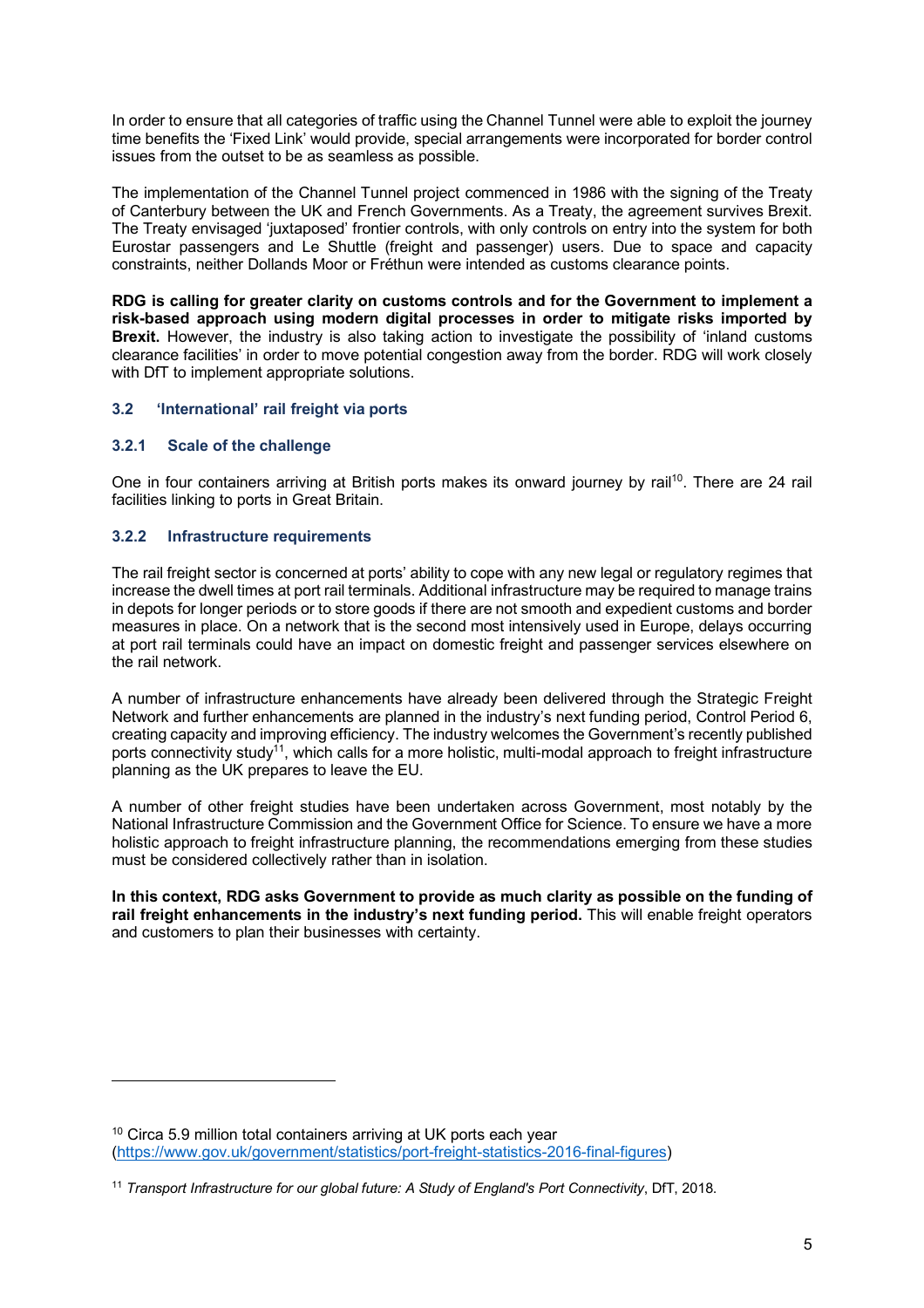# **4 Domestic rail freight**

# **4.1 General**

#### **4.1.1 Scale of the challenge**

Rail makes a major contribution to domestic freight distribution in the UK, with over 10 billion tonne kilometres of goods moved by rail in 2016-17, from coal and oil to metals and construction material.<sup>12</sup> As such, it is important to recognise that Brexit will potentially not only affect international rail freight traffic but may also have an effect on domestic operations. Not only is domestic rail freight operations subject to EU law, it is a market which is particularly sensitive to macro-economic changes.

#### **4.1.2 Legal or regulatory requirements**

#### **Rail Freight Corridors**

The European Commission sought to support the rail freight market through the establishment of rail freight corridors (RFCs) – freight capable railway lines, linking two or more terminals along a predefined route. The UK is a member of Rail Freight Corridor 2 (RFCNSM)<sup>13</sup>. Once the UK leaves the EU, this regulation, unless appropriately incorporated into UK law under the European Union (Withdrawal) Bill will mean the British rail industry will no longer have elements of the framework to be a member of RFCNSM. Whilst this may not prevent membership of RFC, RDG still proposes 'transposition' via the Withdrawal Bill as far as this is possible.

RDG members have identified a number of strengths of the Regulation and opportunities if it remains a member of the corridor. As such the industry would like the relevant infrastructure managers to explore the possibility of becoming an associated member of RFCNSM. RDG members believe that RFCs are a good basis on which to build a competitive and attractive rail freight sector helping to overcome operational barriers such as national rules and procedures. Furthermore, the corridor concept is important in developing cross-border traffic. Although traffic is currently at relatively low levels the corridor will facilitate an increase in competitiveness of rail freight and achieving modal shift. Benefits include:

- Consistency for applicants with clear access and certainty;
- Greater certainty for British operators going into mainland Europe and vice-versa;
- The Corridor Information Document (CID) is a useful and comprehensive source of information:
- The Corridor One Stop Shop (C-OSS) provides a collaborative framework; and
- Clear and targeted route of collaboration with Eurotunnel.

In addition, the corridor will provide an invaluable platform for exchange post-Brexit. Where the UK will not be integral to the EU, remaining inside an organisation such as RFCNSM, will provide a forum for the industry to maintain relationships. Furthermore, if the industry demonstrates its commitment to such a European project, it may help our future relationship with the EU.

Whilst RDG has submitted proposals to the DfT and the DExEU on the legal drafting required to 'transpose' this regulation via the Withdrawal Bill, **if associated membership is not possible, RDG will seek support from DfT regarding the promotion of international rail freight**.

#### **Reciprocal market access**

l

Foreign involvement in the British rail market is well-documented and we have welcomed the jobs, investment and innovation that international transport businesses (including freight operators) have brought to Britain. What is sometimes less well-publicised are the inroads RDG members have already

<sup>12</sup> 'Freight Moved', *Rail Freight Usage 2016-17*, ORR.

<sup>13</sup> Regulation 913/2010 (concerning a European Rail Network for Competitive Freight)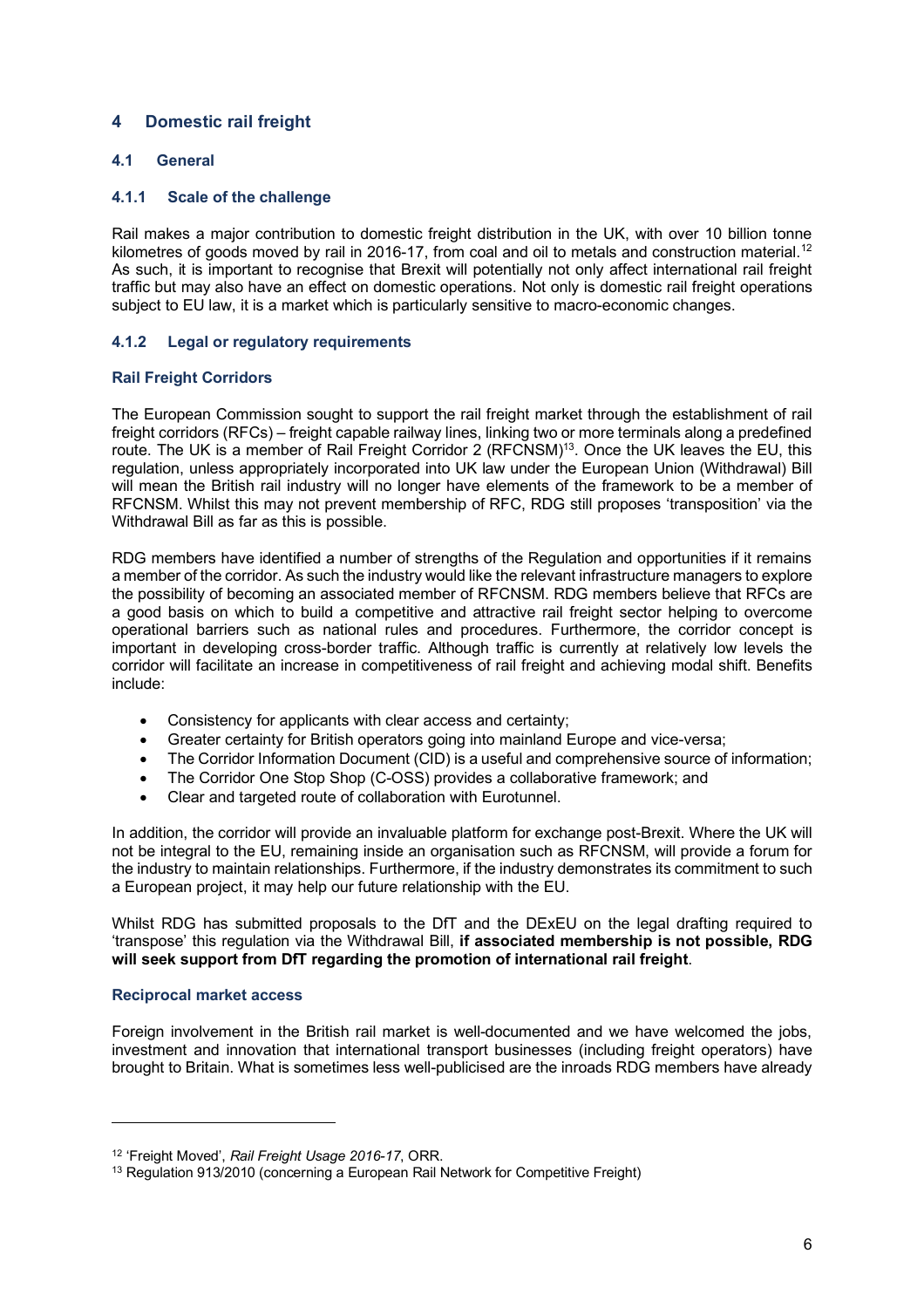made into overseas rail markets such as Germany and Poland. As such, reciprocity of market access is highly relevant for freight operators including those with non-EU or UK ownership operating in the EU. **Whilst we are asking the Government to support reciprocal market access for the industry post-Brexit, we are also keen to work on the new post-Brexit trade deals and explore potential markets further afield.**

# **4.1.3 Infrastructure and operational requirements**

# **Standardisation**

The railway standards framework is formed at all levels; International, European and National. Some standards are mandated through legislation (approximately 20% of all EU standards<sup>14</sup>), whilst other standards are left for the rail industry to adopt either through contractual arrangements or adoption through a company's own management system.

At a European level, there are mandatory requirements contained in European Regulations called Technical Specifications for Interoperability (TSIs) developed by the European Union Agency for Railways (The Agency). The primary purpose of the TSIs is to harmonise requirements across Europe to meet objectives of European legislation, which are to:

- Open up and grow the European rail market for products and services; and
- Facilitate cross-border traffic with the aim of effectively making the key aspects of the whole EU railway network 'technically the same' so that, in theory, any TSI compliant European train could operate anywhere on the whole EU rail network.

As such, the TSIs are essential for smooth cross-border transport, as outlined above. Many of the TSIs have an impact on rail freight including:

- Locomotives and passenger rolling stock (LOC & PAS TSI)
- Noise (NOI TSI)
- Wagons (WAG TSI)
- Infrastructure (INF TSI)
- Energy (ENE TSI)
- Control and Command Signalling, including European Railway Traffic Management System or ERTMS (CCS TSI)
- Safety in railway tunnels (SRT TSI)
- Operations and traffic management (OPE TSI)
- Telematics applications for freight service (TAF TSI)

The rail industry is currently leading two pieces of work in relation to TSIs, influencing their formulation and application.

When the UK leaves the EU, its membership of the Agency will cease. The Government has indicated that it is not seeking bilateral membership as currently enjoyed by Switzerland or Norway. This means that Government and the industry will lose their opportunity to influence the TSIs in their development; something it has done very successfully in the past. Without the ability to influence the TSIs, the industry, including freight operators, may find- depending on the outcome of the negotiations- that it has to apply something that is not entirely suitable. The industry is looking for ways to continue to input to the Agency either via an industry membership or via its own transnational trade associations.

Secondly, not all TSIs offer added value to the rail freight industry and there may be an opportunity to disapply some of the more onerous non-value adding requirements. However, this should be done with a whole industry, whole lifecycle cost benefit analysis. As such the industry, in collaboration with the

l

<sup>14</sup> British Standards Institute (BSI)